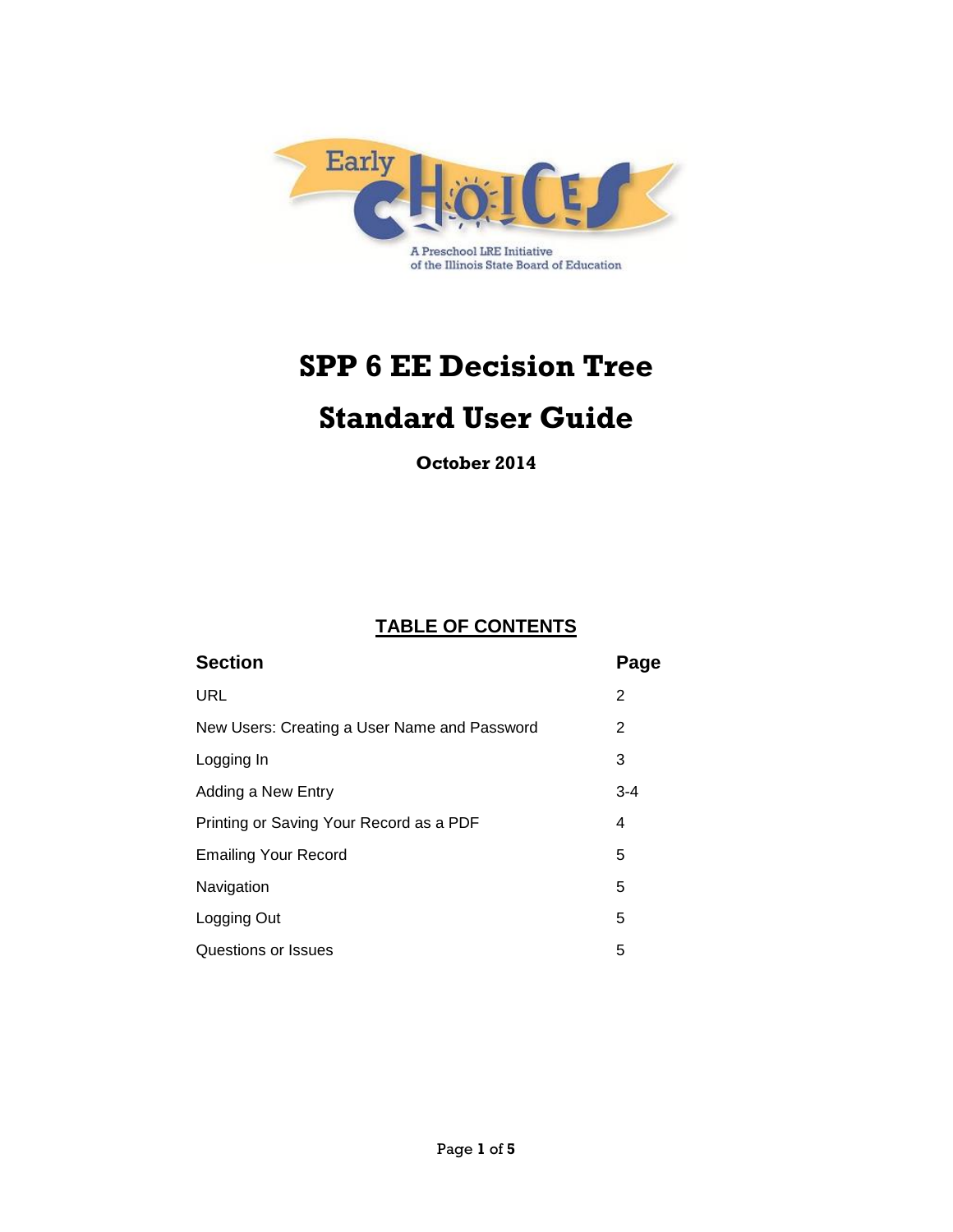#### **URL: <http://ec-sppsix.com/>**

#### **New Users: Creating a User Name and Password**

1. If you are a first time user of the SPP 6 app, click on the New User hyperlink to create a User Name and password.

| Early                         | A Preschool LRE Initiative<br>of the Illinois State Board of Education |  |
|-------------------------------|------------------------------------------------------------------------|--|
|                               | Login                                                                  |  |
| <b>EE SPP 6 Decision Tree</b> |                                                                        |  |
| <b>User Name</b>              |                                                                        |  |
| Password                      |                                                                        |  |
| Login                         | Stay Logged In                                                         |  |
|                               | <b>New User</b>                                                        |  |
|                               | Forgot Password?                                                       |  |

2. Enter the required fields, as identified with a red asterisk**\***, on the New User form:

| Early<br><b>CET</b><br>A Preschool LRE Initiative<br>of the Elizois State Doard of Education | <b>Add New User</b>           | 8/6/2014 |
|----------------------------------------------------------------------------------------------|-------------------------------|----------|
|                                                                                              | <b>EE SSP 6 Decision Tree</b> |          |
|                                                                                              | * First Name                  |          |
|                                                                                              | * Last Name                   |          |
|                                                                                              | * User Name                   |          |
| * Email                                                                                      |                               |          |
|                                                                                              | * Password                    |          |
|                                                                                              | * Confirm Password            |          |
|                                                                                              | * Phone No.                   |          |
|                                                                                              | Close<br>Cancel<br>Save       |          |
| Questions, bugs, or other issues to report, email the support team                           |                               |          |

3. After you click the Save button, you will receive an email confirmation with your User Name and Password for your records.

NOTE: The email will come from a "no-reply" address, so check your spam/junk email if it appears you haven't received the email. If the email is not found anywhere, email [support@socialteck.freshdesk.com.](mailto:support@socialteck.freshdesk.com) Include your name and email address, and explain the issue.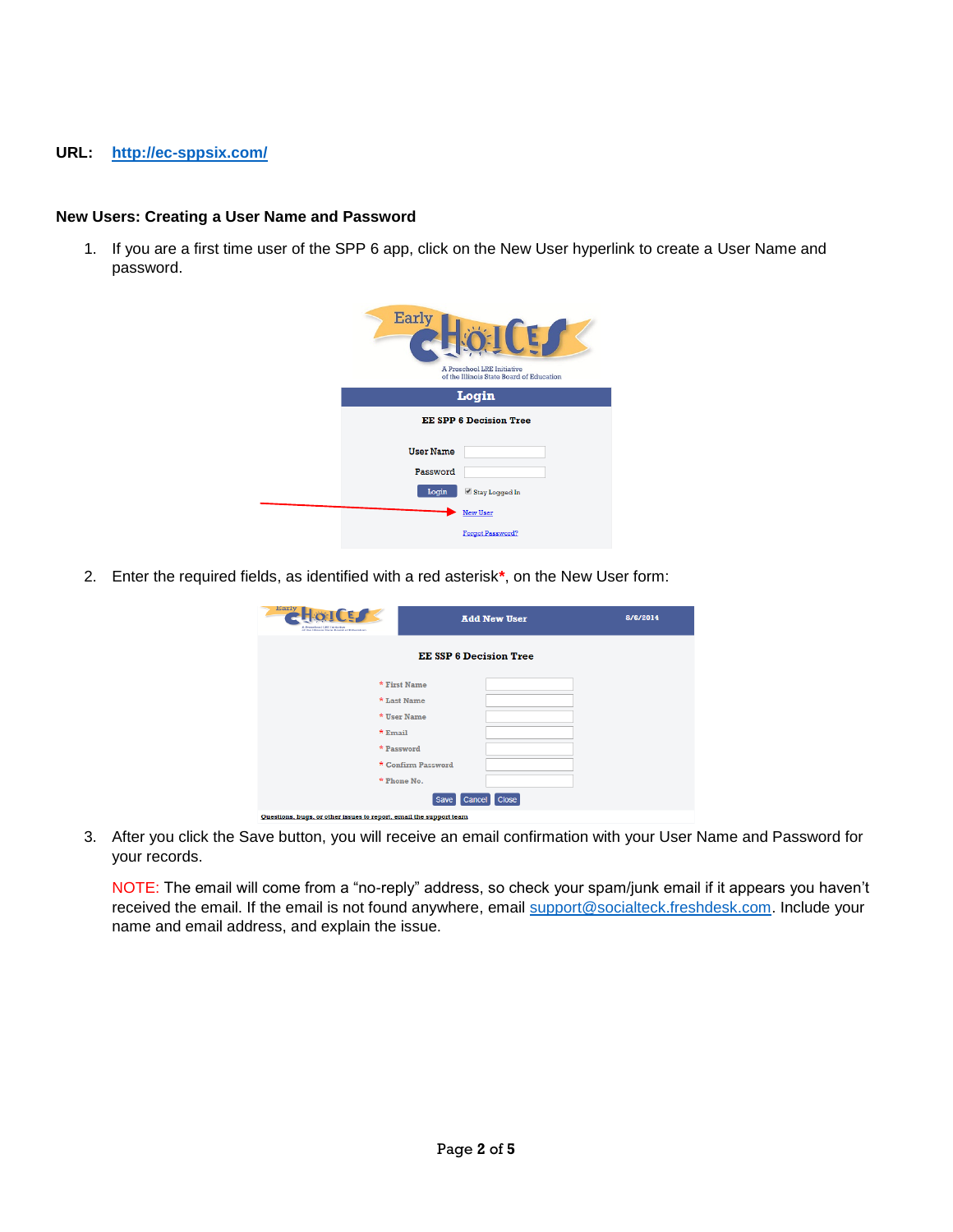#### **Logging In**

1. Enter your User Name and Password, then click the Login button:

| <b>Early</b>                  | A Preschool LRE Initiative<br>of the Illinois State Board of Education |  |  |
|-------------------------------|------------------------------------------------------------------------|--|--|
|                               | Login                                                                  |  |  |
| <b>EE SPP 6 Decision Tree</b> |                                                                        |  |  |
| <b>User Name</b>              |                                                                        |  |  |
| Password                      |                                                                        |  |  |
| Login                         | Stay Logged In                                                         |  |  |
|                               | <b>New User</b>                                                        |  |  |
|                               | Forgot Password?                                                       |  |  |

#### **Adding a New Entry**

1. Once logged in, you will see your options on the Home Page:

| <b>Welcome, Matt Benrus!</b>                                           | 8/6/2014 | Logout |
|------------------------------------------------------------------------|----------|--------|
| <b>Early</b>                                                           |          |        |
| A Preschool LRE Initiative<br>of the Illinois State Board of Education |          |        |
| <b>SPP 6 EE Decision Tree</b>                                          |          |        |
|                                                                        |          |        |
| <b>Add New Entry</b>                                                   |          |        |

- 2. Click on the Add New Entry button.
- 3. The SPP6 Decision Tree page will appear. Enter all required fields about the Child's Gender, Date of Birth (DOB), and Home District.
	- This is an anonymous entry- Child's First and Last Name is not needed to use this tool.
	- Student Initials is not a required field, but can help you reference the record. It will be included on any printed or saved records. (For more information about printing, see page 4)
	- The "Other" option for District is located at the end of the pick list, after the "Z" Districts.

| <b>Student Initials</b>                                                                                                    |               |                      |  |
|----------------------------------------------------------------------------------------------------------------------------|---------------|----------------------|--|
| Gender*                                                                                                                    | <b>Select</b> |                      |  |
| DOR*                                                                                                                       |               |                      |  |
| District*                                                                                                                  | --Select--    |                      |  |
| 1. Does the child attend reqular early childhood program?                                                                  |               | $\Box$ Yes $\Box$ No |  |
| Reqular Early Childhood Program is defined as a program that includes the majority (at least 50%) of nondisabled children  |               |                      |  |
| (i.e., Children not on IEPs). This category may include, but is not limited to: Head Start, Preschool (public or private), |               |                      |  |
| Kindergarten (public or private), Group Child Development Center, or Child Care.                                           |               |                      |  |
| Questions, bugs, or other issues to report, email the support team                                                         |               |                      |  |

4. Proceed with answering the early childhood program questions in relation to this Child.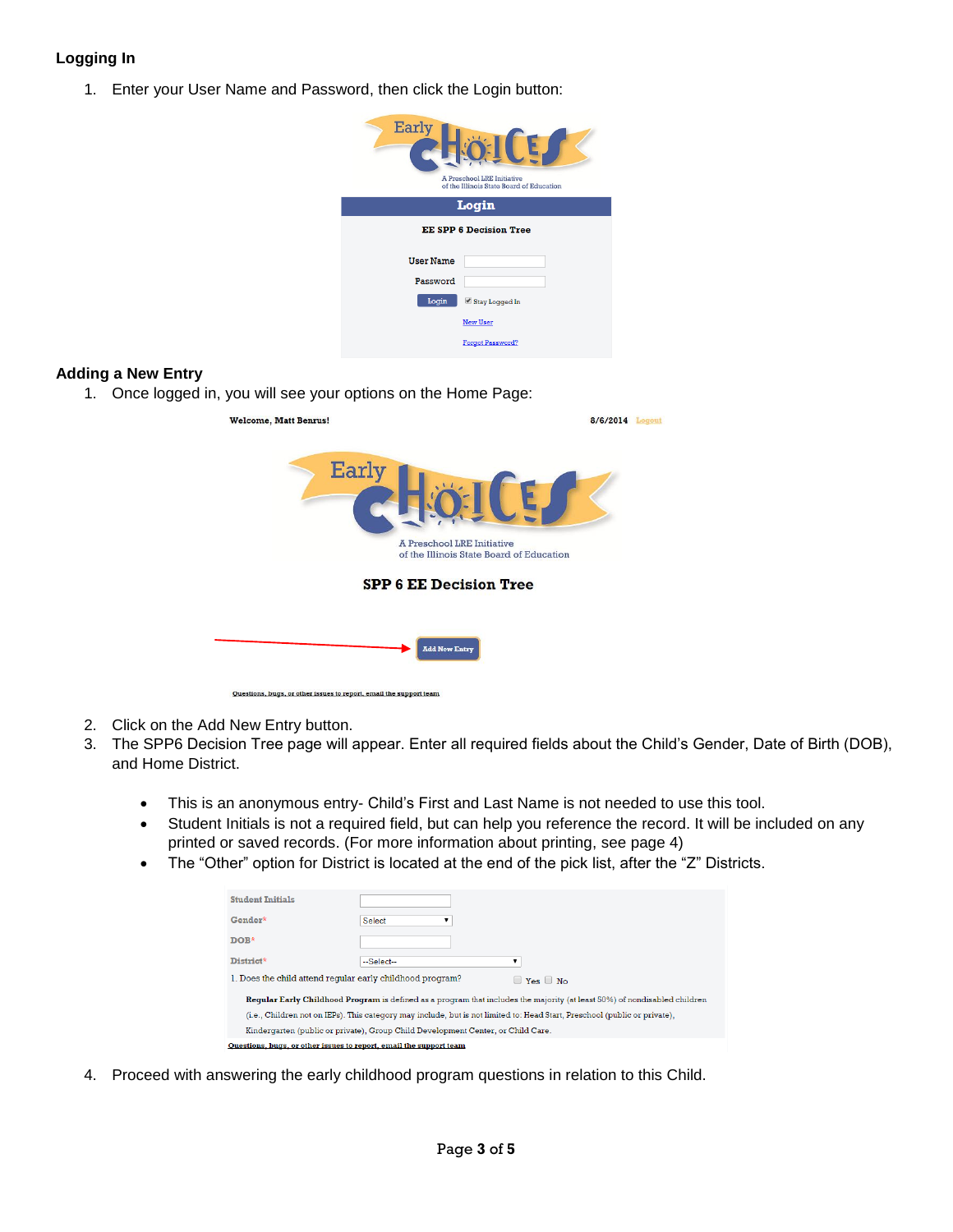- 5. For question 1, if you check "Yes", indicating the child *does* attend a regular early childhood program, you will see a picklist appear where you can select the specific type of program.
- 6. Once you proceed through all questions, you will receive a "Code As" message at the bottom of the page. That is the Code you will use for the Child.



- 7. Click the Submit button to *save* this Record. (To not save and start over, click the Cancel button).
- 8. Once submitted, the system will generate a message telling you the form has been submitted to the app successfully.

#### **Printing or Saving Your Record as a PDF**

- 1. First, be sure you have submitted your Record.
- 2. If you need a copy of the information on the Record, click on the Print/Save to pdf button.



Below is an example of what the pdf will look like:

| <b>EE Decision Tree</b>                    |                     |  |  |
|--------------------------------------------|---------------------|--|--|
| <b>Child Rating Details</b>                |                     |  |  |
| <b>Student Initials</b>                    | <b>JEN</b>          |  |  |
| Gender                                     | Female              |  |  |
| <b>DOB</b>                                 | 01/08/2010          |  |  |
| <b>District</b>                            | <b>Addison SD 4</b> |  |  |
| Type of Early Childhood Program Head Start |                     |  |  |
| <b>Code As</b>                             | 33                  |  |  |
|                                            |                     |  |  |